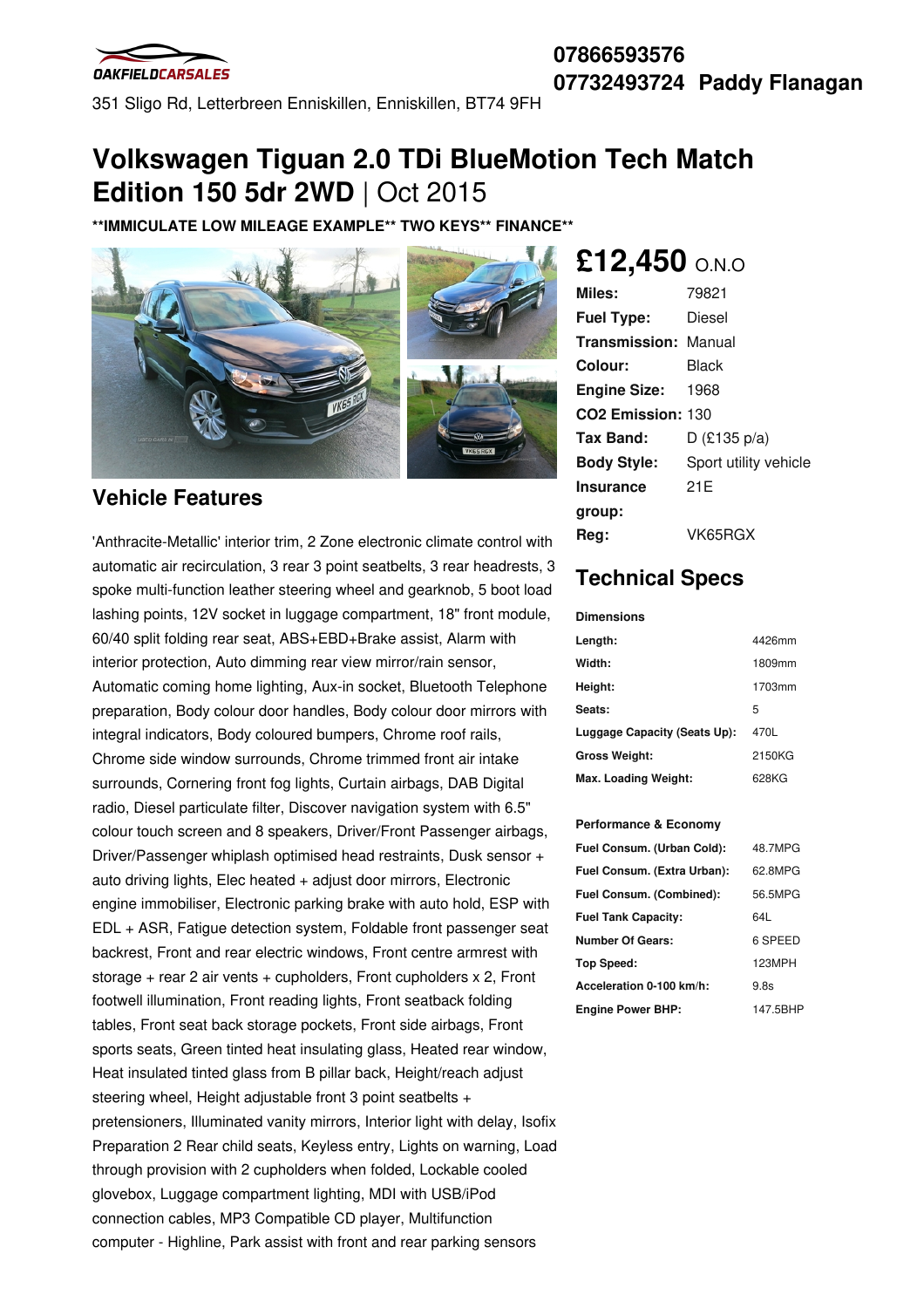and optical display, Passenger airbag deactivate switch, Passenger seat height adjuster, Passenger seat lumbar adjust, Rear windscreen washer and wiper with interval delay, Remote central locking with 2 remote folding keys, Removable luggage cover, SD card slot, Seatbelt warning lamp and buzzer, Service interval indicator, Silver decorative inserts in door panels, Sliding/reclining rear seats, Speed sensitive power steering, Steel finish air vent surround, Steel space saver spare wheel, Storage compartment in driver's door, Storage compartment in passenger's door, Storage compartment in roof console, Storage tray + 12V socket in centre console, Storage tray on dashboard, Storage under front passenger seat, Warning triangle, White adjustable panel illumination, Windscreen wipers/ intermittent wipe + 4 position delay

## **Vehicle Description**

\*\* VOLKSWAGEN TIGUAN 2.0 TDi BLUEMOTION TECH MATCH EDITION 150 5dr 2WD \*\*

OCTOBER 2015 FULL SERVICE HISTORY 2.0 DIESEL 79,821 MILES MOT SEPTEMBER 2022 £12,450

Comprehensive 6 Month RAC Warranty Package Included With Option To Extend

### Spec includes:

- Cruise Control
- Bluetooth
- Discover Navigation System With 6.5" Colour Touch Screen
- Lumbar Support
- Tow Hitch with 13 Pin Socket Comes with Car!
- Park Assist With Front and Rear Parking Sensors and Optical Display
- Auto Wipers and Lights
- Dual Zone Climate Control
- Isofix Child Seat Anchors

£12,450 with finance available. Get in touch for a tailored finance package that works for you.

Typical HP Example: £1500 Deposit / £230 per month. No Final Optional Payment or Mileage Restrictions.

Contact us on 07732493724 / 07866593576 or message directly for more details.

**Warranty** 6 months